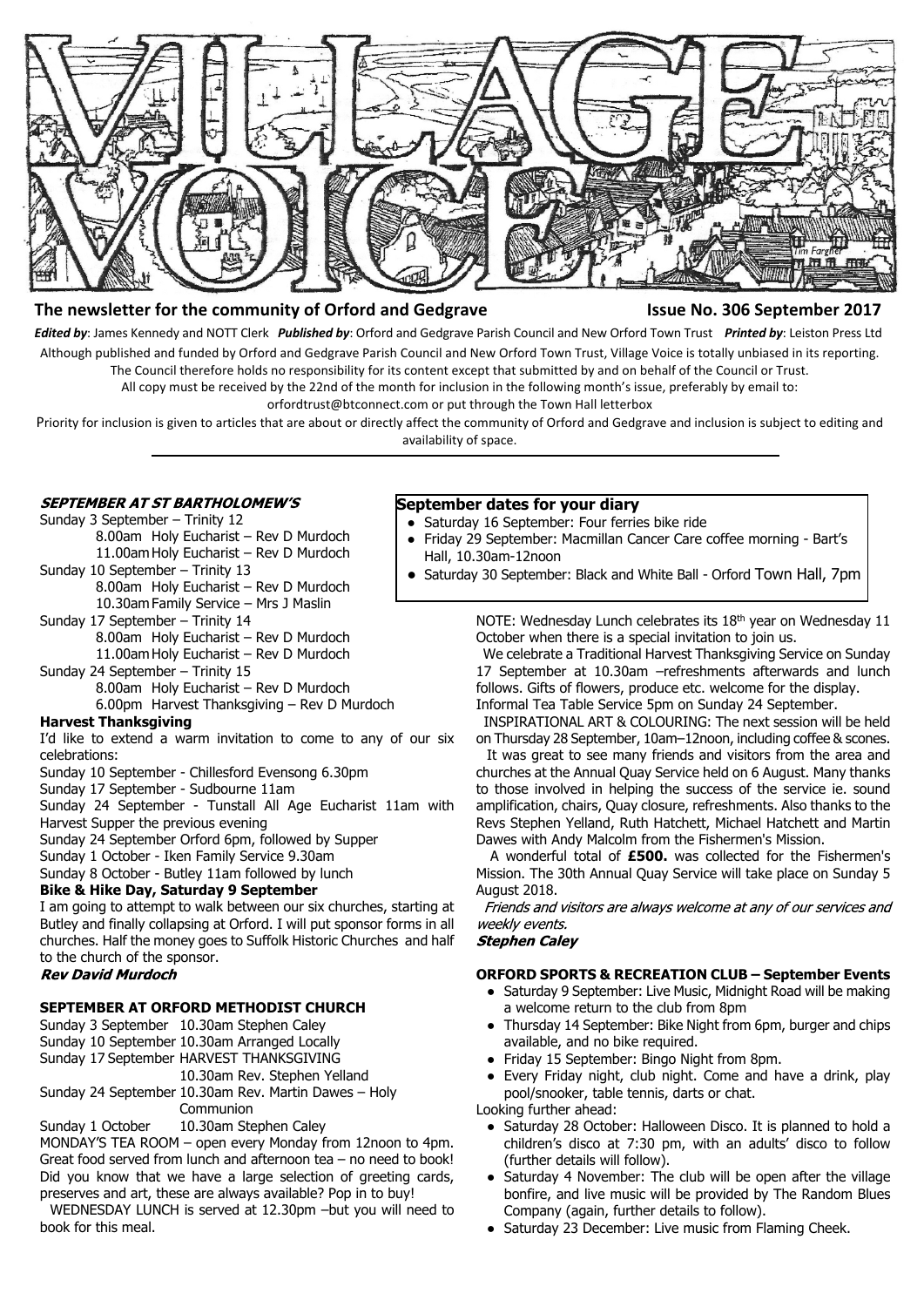# **BLACK AND WHITE BALL IN ORFORD TOWN HALL**

It's time to get out your party frocks and dancing shoes for an evening of fine food and live music in Orford Town Hall. Saturday 30 September is the date for this year's Ball organised by the Thomas Marshall Education Fund. The theme is Black and White and we can guarantee an evening of fun and frolics from 7pm

'til late with food from The Crown Inn at Snape and music from The Alibi Club, a fun and entertaining 4-piece function band, playing a mix of classic and current pop, rock, & rock n roll hits from the 50's to Now!

 Ticket price of £50 per person includes food and wine and all proceeds will be used to Advance the Education, Training & Life Skills of the Young People of Mozambique in memory of Thomas Marshall.

 Some tickets are still available from Wendy Marshall at 01394450090 or rogerhipwell@hotmail.co.uk<br>Roger Hipwell - Thomas Marshall Education Fund

# **GARDENING CLUB**

#### **Still to come in 2017 ...**

Thursday 5 October - 'Ornamental Grasses for Garden' with Neil Ludman from Woottens of Wenhaston

 Thursday 2 November - 'Vegetable Growing and the Potager' with David Keleel of Darsham Nurseries

 Thursday 7 December - 'Social Evening and Supper' plus AGM **Membership and guests**

We are offering half price membership at £7.50 for the remainder of 2017 and guests are always welcome at £4 per session. Do join us!!!!

#### **Polly Sharkey**

#### **ORFORD WEA – Autumn and Spring courses 2017/18**

We have two exciting new courses running through the coming year. Anyone is eligible to sign up and we are encouraging you to enrol online at www.wea.org.uk. Subject to status you may be exempt from course fees. Please check on the WEA website for details. The venue for both courses is Orford Town Hall, Market Hill, Orford, IP12 2NZ. For more information on either course contact Daphne Gardner 01394 450955 or Elisabeth Cooper 01394 450934.

#### Course reference: C2224642 Philosophy: Adventures in Philosophy, Susan Pine

#### Monday 18/9/2017 14:00-15:30 10 weeks £54.00

 This exciting and engaging course explores the development of Western thought from the time of the ancient Greeks up to the present day. There will be plenty of discussion and there will be chance for students to develop both their own critical thinking and their discussion skills. Expect to join in and to be challenged in a friendly way. The philosophers we discuss will include: Plato; Aquinas; Machiavelli; Hume; Kant; Rousseau; Marx; Rawls and Nozick. If your group has a particular philosopher whose ideas you would like to discuss, the tutor will be happy to include your favourite.

#### Course reference: CC2224643 History: The Friendly Invasion - USAAF in East Anglia 1942-45, Ian Mclachlan Monday 5/2/2018 14:00 - 16:00 7 weeks £50.40

 This course explores the build-up of American personnel in East Anglia and studies the development of US air-power in the region. It examines the social and cultural impact of over 400,000 young men on mainly rural communities – race relations; crime; GI Brides etc. It will encompass the establishment of airfields dwarfing nearby villages; the aircraft and weaponry; how the vast aerial armadas were assembled plus strategy and tactics. The big picture will be interspersed with personal accounts and stories illustrating the heroism, drama and tragedies affecting families and lives both here and in America.

#### **Daphne Gardner**

## **THE FOUR FERRIES BIKE RIDE**

Come and join in on an unusual bike ride on Saturday 16 September and raise much-needed funds for the Alde & Ore Estuary Trust. The ride can be 46 miles long or less if you want to do fewer ferries. Start either in Harwich or Walberswick, in a party or on your own. Cost of entry is £30 whether you do one or all four ferries. Registration form and full details of the day can be found on http://www.aldeandore.org/wpcontent/uploads/2017/05/downloadable-bike-ride-registrationform.pdf - fill in as soon as possible and start getting fit for this challenge!<br>*Vicki Bingham* 

#### **COFFEE MORNING IN AID OF MACMILLAN CANCER CARE**

10.30am–12 noon, Friday 29 September in Bart's Hall, Orford. There will be a bring-and-buy stall and a raffle. **Elizabeth Cooper** 

## **ALL SAINTS' CHURCH HOLLESLEY FLOWER FESTIVAL**

Flower Festival on the theme of Harvest on Saturday 23 and Sunday 24 September from 10am to 4pm. Refreshments served all day. Light lunches 11.30am-2.30pm. There will be raffles and a book and produce stall. At 4.30pm on Sunday we are holding a service of Harvest Praise.

Juliet Johnson

## **RETURN OF THE WILDMAN**

Wonderful Beast theatre company is thrilled to be staging its production, Return of the Wildman, for two nights only in Orford Castle on Wednesday 1 and Friday 3 November, by kind permission of English Heritage.

 Written by prize-winning local playwright, Thea Smiley, the play is inspired by the legendary Wildman of Orford, captured at sea and incarcerated in Orford Castle. Who was this Wildman... devil, merman, sea spirit? After six months, he escaped back to the sea and disappeared for ever. Or did he? Our story tells another tale, one in which his presence is still very much alive…

 Actor Martin Bonger gives a stunning performance as the Wildman, supported by the Wonderful Beast Singers and musician Sylvia Hallett. Director, Alys Kihl, says "Wonderful Beast is committed to presenting live theatre in rural areas and in unusual venues. We want our productions to be accessible to everybody which is why we are offering reduced ticket prices to residents on a first-come first-served basis".

 SPECIAL TICKET OFFER! We are offering 20 tickets to each performance to the residents of Orford at a reduced rate of £8 (full price £15). If you would like to attend, please leave contact details (name, address, email and tel) with Kara Reed c/o Orford Town Hall (tel 01394 459172), together with your date preference. This offer is available until 18 October. Suitable for adults and 10+

 Wednesday 1 November at 7.30pm and Friday 3 November at 8pm.

Louisa Thorpe, www.wonderfulbeast.co.uk, 01728 451408, admin@wonderfulbeast.co.uk

## **ORFORD AND SUDBOURNE W.I. Day Trip to Norwich**

Thursday 16 November 2017. Pickups in Sudbourne, Orford and Snape to arrive outside John Lewis about 10.30 and depart from there at 4pm.

Cost: £13.00 per person and **everyone** is welcome to join us. To book a seat contact Louise Schofield 01394 450108, louiseschofield0104@gmail.com

#### **ORFORD TENNIS TOURNAMENTS 2017**

We had a beautiful day on Monday 14 August for the Ladies Doubles Tournament. Eight players took part and with our unique format we were all able to keep playing through the morning. The final was won by Lizzie Carr and Jeanette Pearce.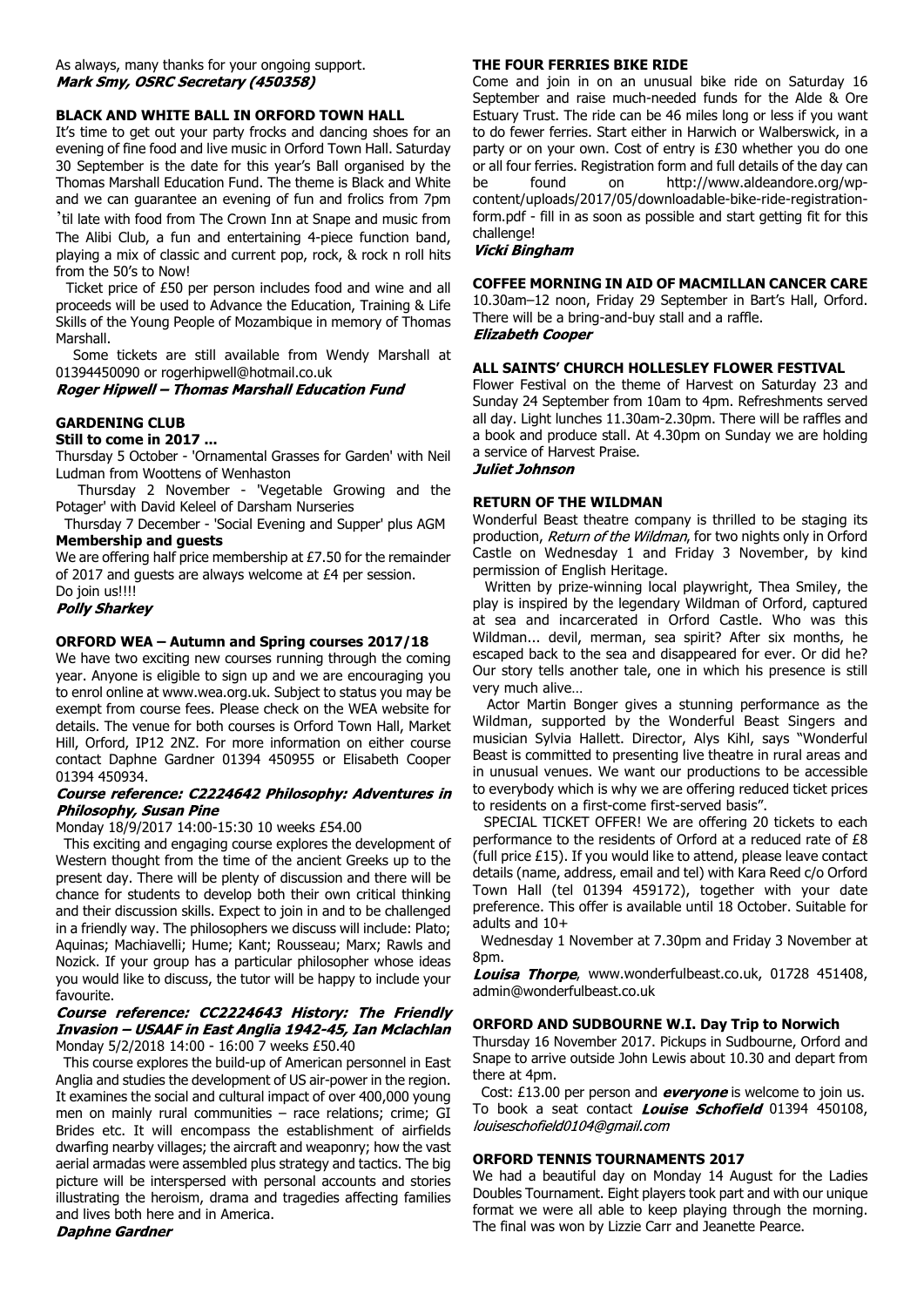This year we had fourteen players for the Mixed Doubles on Wednesday 16 August, which meant that a table had to be devised so that every couple could play each other. Luckily, I have married John Grayburn who is very keen on complicated mathematical problems and he organised the running order so that each pair only had one game off the court between each change of players with five games in each combination. It proved very close but finally the winners were Peter Beaumont and Wendy Marten, who had never met before! We all had a very jolly time and my thanks to all the participants.

Diana Paterson (Grayburn)

# **RNLI COLLECTION IN ORFORD 2017**

Now that we are not permitted to do house-to-house collecting I organised to collect in the street this year, outside the Town Hall, The Pump Street Bakery and Orford Stores. The afternoon was supposed to be in the Car Park and on the Quay, but heavy rain storms made this a very limited affair. However, as the morning was warm and sunny I am happy to report that we raised £418.30 towards the Aldeburgh Lifeboat. This was a very pleasant surprise as I had no idea how the event would work. I would like to say a very big thank you to the team that masterfully manned the collecting boxes and I intend to repeat the collection again in 2018. In the mean time I await the result from my stall at the Flower Show which will be over when this is printed.

Diana Paterson (now Grayburn)

# **SPONSORED DOG WALK IN AID OF EAST ANGLIAN AIR AMBULANCE**

Date: Sunday 15 October – 10.00–16.00

Venue: Glemham Hall, Woodbridge, IP13 0BT

Cost: £5 per dog; £5 per adult – children under 16 free

Website: www.eaaa.org.uk for registration or call Anna – 01473 74500

#### **KING'S HEAD NEWS**

Another busy Bank Holiday Weekend over, as we head in to September.

 The Flower Show was a first for Suzanne and I getting asked to taste and judge the wines and spirit entries. Congratulations to all those who took part and made our job of selecting so difficult. We hope you all enjoyed continuing the party after the Flower Show, after the Village Feast, in The King's with Paul Pryce singing his heart out to entertain. As always, he gives it everything and gets you up dancing.

 It was also great to host, in August, an impromptu acoustic set by Neil Nathan (from the USA), who happened to be on holiday in Orford and was persuaded after a couple of drinks to put the show on for us. Neil and Leah have promised to return to Orford again in the future and hopefully we can get both of them singing.

Also on the music front, we have some great stuff lined up for the next few months. Starting with Peter Hepworth on Saturday 23 September, those of you who came to Suffolk Day will remember he is the one that organised the music for that evening and was the final act on stage. Peter is a real entertainer and covers tracks from 70/80/90s as well as some of his original tracks. Then on 21 October we have the return of the, ever popular, Steve Boyce. Make a note in your diary for 25 November when we have S J Mortimer returning to play for us.

 September heralds the return of our food nights with "A Taste of Suffolk" on Friday 22 September. Our Head Chef Dan Bunce and his team will wow with a selection of produce on our doorstep. These events are always popular and we strongly recommend booking in advance. October will take us slightly further adrift to the Mediterranean on the 27<sup>th</sup>.

 Quiz Night was won in August by a team of visitors "Assorted Nuts", who have taken up the challenge to set the next set of questions and teasers for Sunday 17 September at 8pm everyone welcome and only £1 per head entry.

 Just to remind you that we still have our Wildlife Photography Exhibition by Oscar Dewhurst on in the dining room with prints available for sale. Some fantastic shots by this talented young photographer. Call in and have a look.

 Sadly, the cricket season has finished for our valiant team. Huge thanks to Stuart Moss for his outstanding job as Captain, doing his utmost to make sure everyone got a chance to fully participate in the games, not an easy task in an individual sport like cricket. The spirit and attitude of the team has been fantastic and our thanks for giving up your time to play and your effort and pain you experienced during and after. We will organise a players and partners supper and let you know as soon as possible the date.

A couple more advance dates to book in your diary, both of which are firsts for us at The King's Head:

- 2 November Martin Figura performs "Boring The Arse Off Young People." Entry for the evening will be only £3 per head and there will be a pre-performance menu should you wish to dine with us before the performance.
- 23 November Alde & Ore Estuary Partnership Quiz a chance to test your knowledge against those participating in the pub and at the same time take on other pubs and venues up and down the estuary. Innovative approach to raise funds is organised by Clare Greenwell and we hope that you choose our venue to come along and participate in.

 As you can see a busy schedule for the winter months offering some different events as well as some of our regular events. Your support is always appreciated and we look forward to seeing you soon.

Ian & Suzanne Ballantine, thekingsheadorford@gmail.com

# **PENINSULAR PRACTICE NEWS: Help Yourself to Health**

We are delighted to announce that The Peninsula Practice and our PPG will be holding our second event day at Hollesley Village Hall on Wednesday 4 October 2017 between 2 and 5pm. There will be:

- Interactive stands from services available to all patients.
- A walk-in flu clinic.
- Defibrillator Training.

Please look out for posters advertising the event. Surgery closure: Thursday 7 September 2017

# **THE ALDE AND ORE ESTUARY TRUST**

Many thanks to you all for supporting Estuary Trust events during the summer, which received excellent coverage. Our main launch of the fundraising campaign starts in October and we hope everyone will manage to come to one of the film shows we have arranged.

#### **Launch Dates**

- Saturday 14 October, Orford Town Hall at 6pm, Reception and Premiere of the Save our Suffolk Estuary film presented by Nick Robinson. Libby Purves will chair a panel for a Q&A after the film.
- Saturday 21 October, Snape Village Hall at 6pm, chaired by Paul Heiney
- Saturday 28 October, Aldeburgh Cinema 11am, chaired by Nick Robinson

 Please let us know which date you would like to attend so we have an idea how much wine to provide! Email aoetrust@gmail.com

Are you ready for the Inter Estuary Pub Quiz?

 Thursday 23 November 6.45pm. Book a table at your favourite pub and bring a team of 8 to take part. £5 per head. Celebratory Quiz Masters, prizes and surprises. This is not to be missed! See www.aoep.co.uk/events for full details of every pub and restaurant taking part. Book now to avoid disappointment.

www.aoep.co.uk Twitter @SOSestuary #myestuary aoetrust@gmail.com